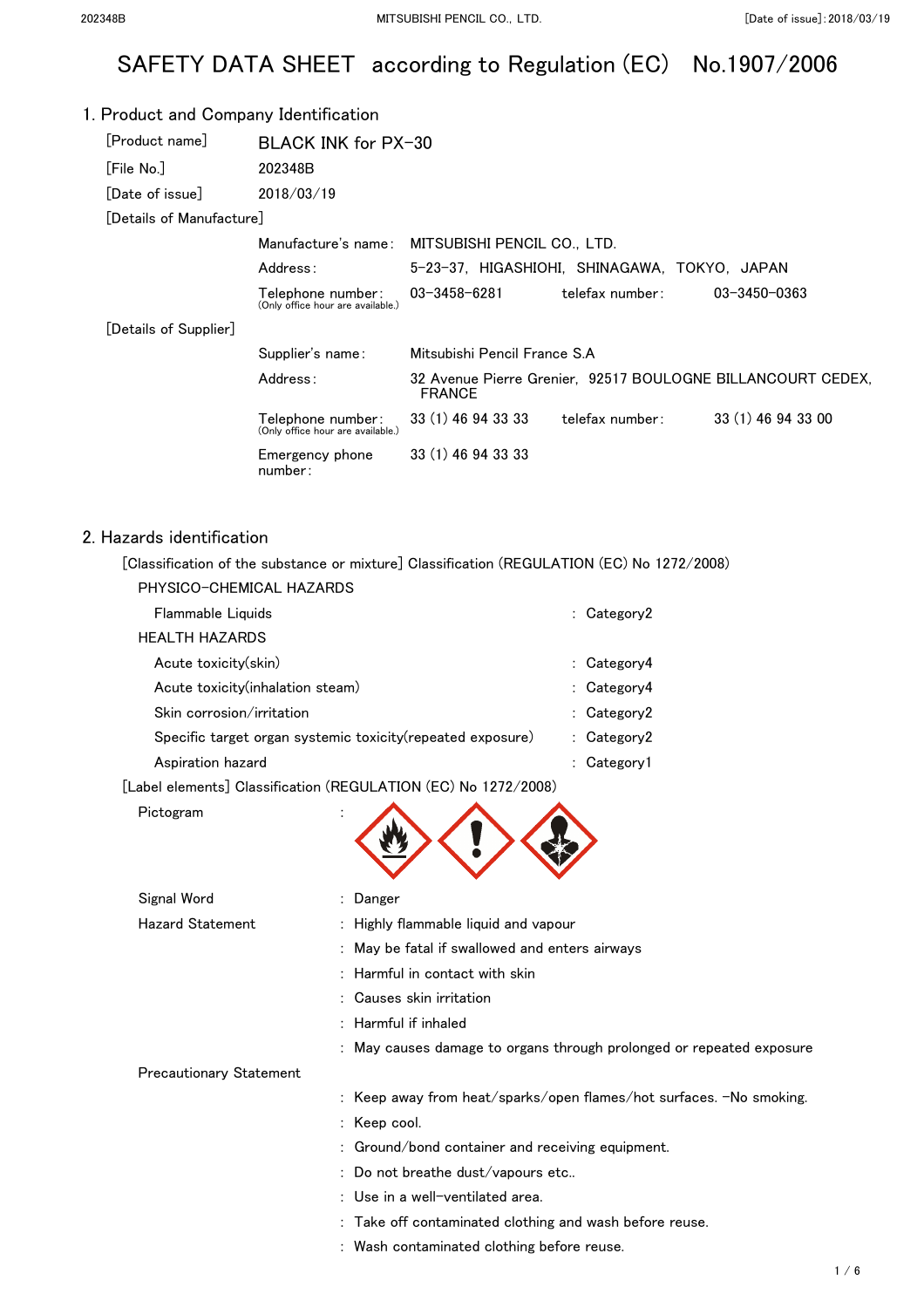| 202348B                         | MITSUBISHI PENCIL CO., LTD.                                                                                                                           | [Date of issue]: 2018/03/19 |
|---------------------------------|-------------------------------------------------------------------------------------------------------------------------------------------------------|-----------------------------|
|                                 | : IF ON SKIN(or hair): Remove immediately all contaminated clothing. Rinse skin<br>with water.                                                        |                             |
|                                 | $\therefore$ If skin irritation occurs: Get medical advice/attention.                                                                                 |                             |
|                                 | : In case of fire: Use appropriate means for fire extinguishing in accordance with<br>all current regulations and standards.                          |                             |
|                                 | : IF SWALLOWED:Get immediate medical advaice/attention.Do NOT induce<br>vomiting.                                                                     |                             |
|                                 | : IF ON SKIN:Wash with plenty of soap and water.Get immediate medical<br>advaice/attention.                                                           |                             |
|                                 | : IF INHALED:Remove victim to fresh air and keep at rest in a position<br>comfortable for breathing. Get medical advice/attention if you feel unwell. |                             |
|                                 | : Store in a well-ventilated place. Keep cool.                                                                                                        |                             |
|                                 | : Dispose in accordance with all current regulations and standards.                                                                                   |                             |
| $\lceil$ Other hazards $\rceil$ | No information available.                                                                                                                             |                             |

# 3. Composition/information on ingredients

| [The chemical product is a substance or a mixture] |                   | Mixture                  |                                                                                   |
|----------------------------------------------------|-------------------|--------------------------|-----------------------------------------------------------------------------------|
| [Chemical nature]                                  | [Component parts] | Ink                      |                                                                                   |
| Chemical name                                      | Cas No.           | Concentration range(wt%) | Classification<br>(REGULATION (EC) No<br>1272/2008)                               |
| Xylenes                                            | 1330-20-7         | $30 - 50$                | Flam. Lig.3; H226<br>Acute Tox.4: H332<br>Acute Tox.4: H312<br>Skin Irrit.2: H315 |
| Ethylbenzene                                       | $100 - 41 - 4$    | $10 - 30$                | Flam. Lig.2; H225<br>Acute Tox.4; H332<br>Asp. Tox.1; H304<br>STOT RE2; H373      |
| Propylene glycol monomethyl ether<br>acetate       | $108 - 65 - 6$    | $\leq 10$                | Flam. Liq.3; H226                                                                 |

## 4. First aid measures

| [Description of first aid measures]                           |                                                                                                              |
|---------------------------------------------------------------|--------------------------------------------------------------------------------------------------------------|
| Eye contact                                                   | : Flush eyes with plenty of water for at least 15 minutes.                                                   |
|                                                               | : Take off the contact lens if possible                                                                      |
|                                                               | : Then get medical attention immediately.                                                                    |
| Skin contact                                                  | Wash skin with soap and water for at least 15 minutes while removing<br>contaminated clothing and shoes.     |
|                                                               | : Consult medical advice depending on the symptoms.                                                          |
|                                                               | : Thoroughly clean and dry contaminated clothing and shoes before reuse.                                     |
| Ingestion                                                     | : Consult medical advice, and show the SDS to physician.                                                     |
|                                                               | : Never give anything by mouth. If vomiting occurs, keep head lower than hips to<br>help prevent aspiration. |
| Inhalation                                                    | Remove from exposure area to fresh air immediately. Give artificial respiration if<br>not breathing.         |
|                                                               | : Consult medical advice, and show the SDS to physician.                                                     |
| [Most important symptoms and effects, both acute and delayed] |                                                                                                              |
|                                                               | No information available.                                                                                    |
|                                                               | [Indication of any immediate medical attention and special treatment needed]                                 |
|                                                               | No information available.                                                                                    |
|                                                               |                                                                                                              |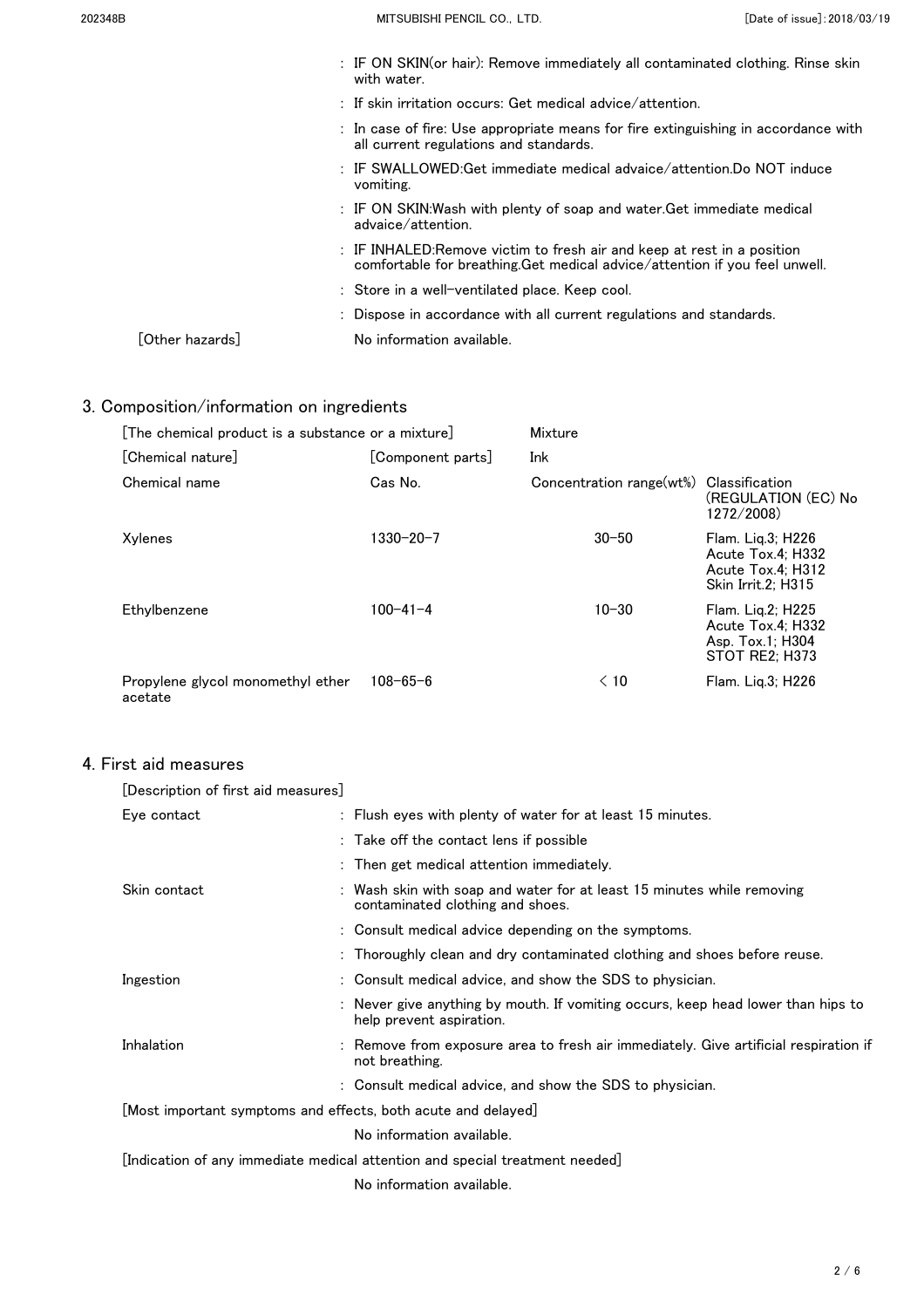## 5. Firefighting measures

| [Extinguishing media]                                   | Regular dry chemical, carbon dioxide, water, regular foam                                            |  |
|---------------------------------------------------------|------------------------------------------------------------------------------------------------------|--|
| [Special hazards arising from the substance or mixture] |                                                                                                      |  |
|                                                         | No further relevant information available.                                                           |  |
| [Advice for firefighters]                               | Stay upwind and keep out of low areas and avoid inhalation of material or<br>combustion by-products. |  |
|                                                         | Wear suitable protective equipment.                                                                  |  |

### 6. Accidental release measures

|                                                        | [Personal precautions, protective equipment and emergency procedures]                                         |
|--------------------------------------------------------|---------------------------------------------------------------------------------------------------------------|
|                                                        | Rope off the area to contain the leak and prohibit entrance except for<br>authorized persons.                 |
|                                                        | Wear appropriate protection gear.                                                                             |
|                                                        | Do not work in the leeward.                                                                                   |
| [Environmental precautions]                            | Collect leaked material in empty container after leading outflow to a safe area<br>containing earth and sand. |
|                                                        | Do not allow leaked material to pollute rivers, lakes, etc.                                                   |
| [Methods and material for containment and cleaning up] |                                                                                                               |
|                                                        | Wipe off by dry cloth and wash with water.                                                                    |
|                                                        | Dispose of pollution or waste in accordance with national, state and local<br>regulations.                    |
| [Reference to other sections]                          | No information available.                                                                                     |
|                                                        |                                                                                                               |

## 7. Handling and storage

| [Precautions for safe handling]                                |                                                                                                |  |
|----------------------------------------------------------------|------------------------------------------------------------------------------------------------|--|
|                                                                | Do not lick or swallow the ink.                                                                |  |
|                                                                | Avoid contact with skin and eyes.                                                              |  |
|                                                                | Ventilate the room in case of using and don't breathe the vapor.                               |  |
|                                                                | Recap after use, and keep out of the reach of childrens.                                       |  |
| [Conditions for safe storage, including any incompatibilities] |                                                                                                |  |
|                                                                | Keep away from oxidizing materials, ignition sources, high temperature and<br>direct sunlight. |  |
|                                                                | Use a container to fill up at the time of shipment.                                            |  |
|                                                                | Recommended temperature : $0-40^{\circ}$ C                                                     |  |
| [Specific end use(s)]                                          | No information available.                                                                      |  |

## 8. Exposure controls/personal protection

| Chemical name | OSHA | ACGIH                          |
|---------------|------|--------------------------------|
| Xylenes       | –    | $(TWA)100$ ppm<br>(STEL)150ppm |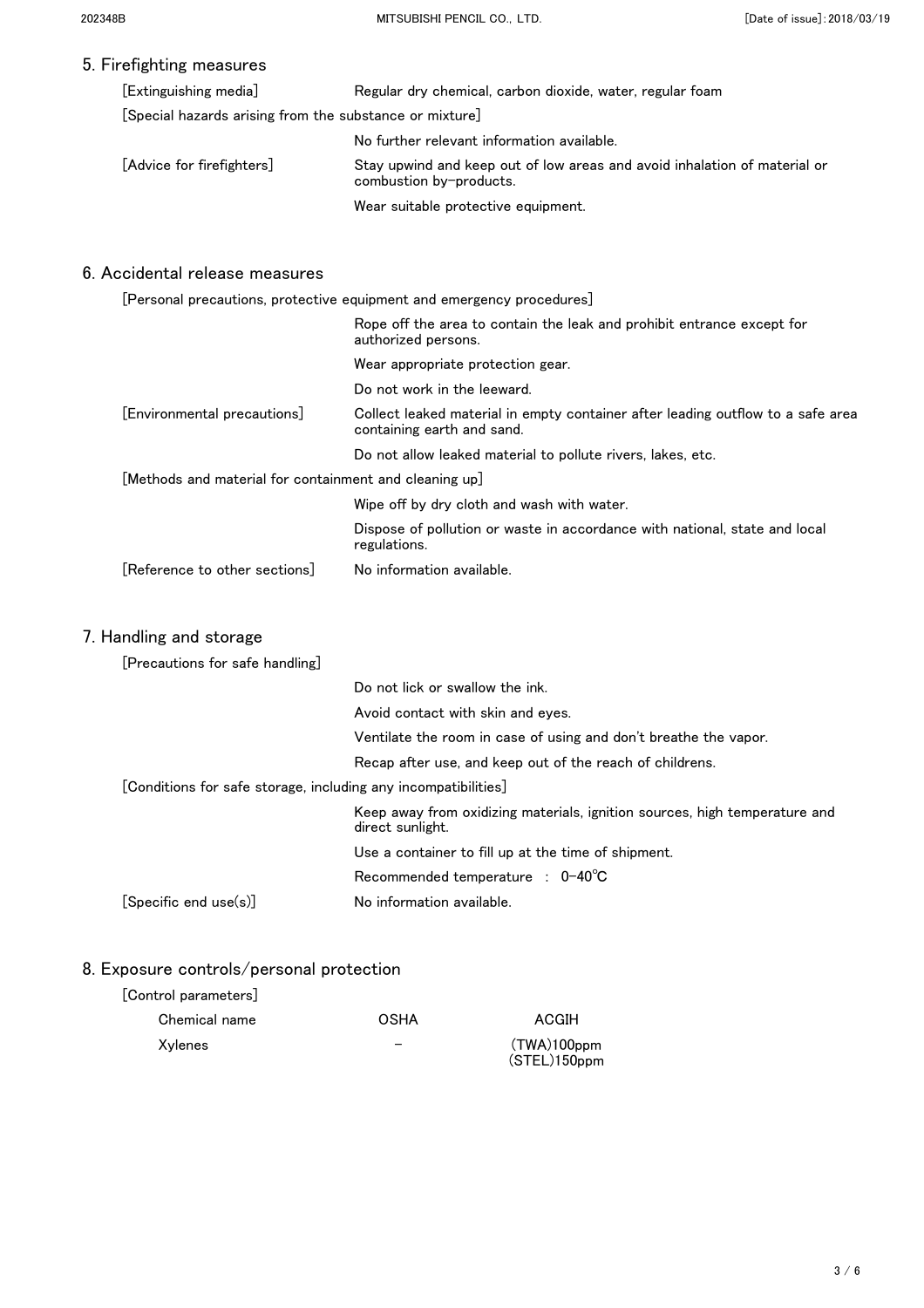| [Exposure controls]    |                                                                                                           |
|------------------------|-----------------------------------------------------------------------------------------------------------|
| Protective equipment   | : Ventilate the room in case of using it and don't<br>breathe the vapor. Do mechanical exhaust as needed. |
| Respiratory protection | : Wear a tool for protection for breathing by all means.                                                  |
| Hands protection       | : Wear solvent-resistant-related protection gloves by<br>all means.                                       |
| Eye protection         | : Wear protection glasses by all means.                                                                   |
| Skin protection        | : Wear solvent-resistant-related protection clothes by<br>all means.                                      |

# 9. Physical and chemical properties

| [Information on basic physical and chemical properties] |  |                                                                                           |  |  |
|---------------------------------------------------------|--|-------------------------------------------------------------------------------------------|--|--|
| Color                                                   |  | : Black                                                                                   |  |  |
| State                                                   |  | $:$ Liguid                                                                                |  |  |
| Odor                                                    |  | : Aromatic odor                                                                           |  |  |
| рH                                                      |  | $:$ No information available.                                                             |  |  |
| Boiling point                                           |  | : No information available. [Ethylbenzene $136.0^{\circ}$ C]                              |  |  |
| Melting point                                           |  | $:$ No information available.                                                             |  |  |
| Flash point                                             |  | : No information available. [Ethylbenzene $18.0^{\circ}$ C]                               |  |  |
| Autoignition temperature                                |  | : No information available. [Propylene glycol monomethyl ether acetate $354.0^{\circ}$ C] |  |  |
| <b>Explosion limits</b>                                 |  | $:$ No information available.                                                             |  |  |
| Vapor density $(air=1)$                                 |  | : No information available.                                                               |  |  |
| Density                                                 |  | : about 1.0                                                                               |  |  |
| Solubility in water                                     |  | : insoluble                                                                               |  |  |
| Evaporation rate                                        |  | : No information available.                                                               |  |  |
| [Other information]                                     |  | No information available.                                                                 |  |  |

# 10. Stability and reactivity

| [Chemical stability]                 | This mixture is stable in normal temperature, a condition of the pressure. |
|--------------------------------------|----------------------------------------------------------------------------|
| [Reactivity]                         | No data available.                                                         |
| [Conditions to avoid]                | Avoid heat, flames, sparks and other sources of ignition.                  |
|                                      | Avoid direct sunlight and high temperature.                                |
| [Incompatible materials]             | No information available.                                                  |
| [Hazardous decomposition products]   | No information available.                                                  |
| [Possibility of hazardous reactions] | No information available.                                                  |

# 11. Toxicological information

| [Information on toxicological effects]            |                                                     |
|---------------------------------------------------|-----------------------------------------------------|
| Acute toxicity (oral)                             |                                                     |
| Classification not possible                       | $:$ No information available.                       |
| Acute toxicity(skin)<br>Category4                 | : $1000 \leq LDS0 \leq 2000$ mg/kg (estimate value) |
| Acute toxicity (inhalation: vapours)<br>Category4 | : $10 \leq$ LC50 $\leq$ 20 mg/L (estimate value)    |
|                                                   |                                                     |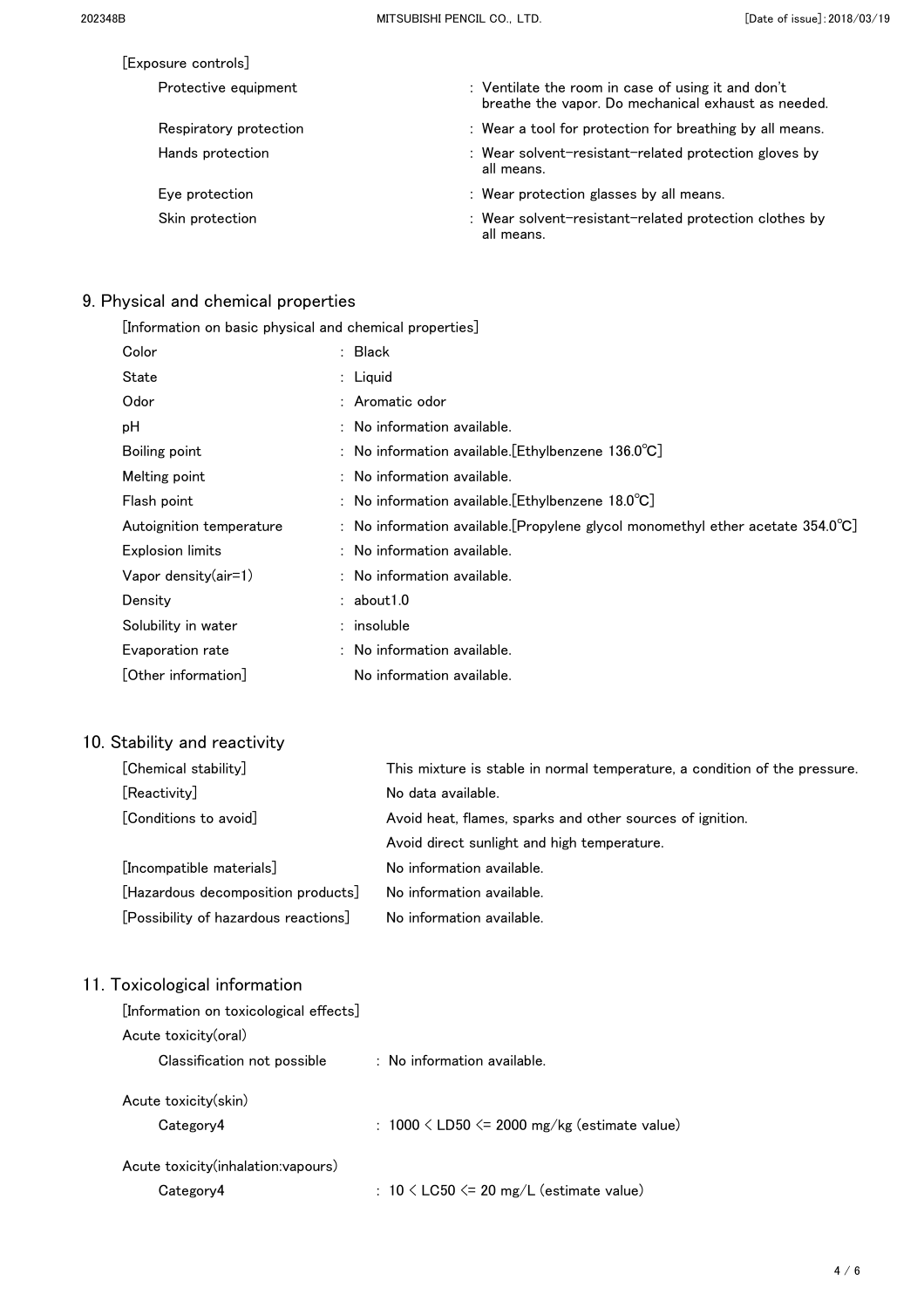| Skin corrosion/irritation                                              |                           |
|------------------------------------------------------------------------|---------------------------|
| Xylenes                                                                | : Category2               |
| Serious eye damage/Eye Irritation                                      |                           |
| No information available.                                              |                           |
| Respiratory sensitizer                                                 |                           |
| No information available.                                              |                           |
| Skin sensitizer                                                        |                           |
| No information available.                                              |                           |
| Germ cell mutagenicity                                                 |                           |
| No information available.                                              |                           |
| Carcinogenicity                                                        |                           |
| No information available.                                              |                           |
| Toxic to reproduction                                                  |                           |
| No information available.                                              |                           |
| Specific target organ systemic toxicity (single exposure)              |                           |
| No information available.                                              |                           |
| Specific target organ systemic toxicity (repeated exposure)            |                           |
| Ethylbenzene                                                           | : Category2               |
|                                                                        |                           |
| Aspiration hazard<br>Ethylbenzene                                      | : Category1               |
|                                                                        |                           |
| Hazard to the Aquatic Environment (Acute)<br>No information available. |                           |
|                                                                        |                           |
| Hazard to the Aquatic Environment (Chronic)                            |                           |
| No information available.                                              |                           |
|                                                                        |                           |
| 12. Ecological information<br>[Toxicity for fish]                      | No information available. |
| [Toxicity for crustaceans]                                             | No information available. |
| [Toxicity for algae]                                                   | No information available. |
| [Persistence and degradability]                                        |                           |
|                                                                        | No information available. |
| [Bioaccumulative potential]                                            | No information available. |

[Mobility in soil] No information available.

[Other adverse effects] No information available.

No information available.

[Results of PBT and vPvB assessment]

 $5/6$